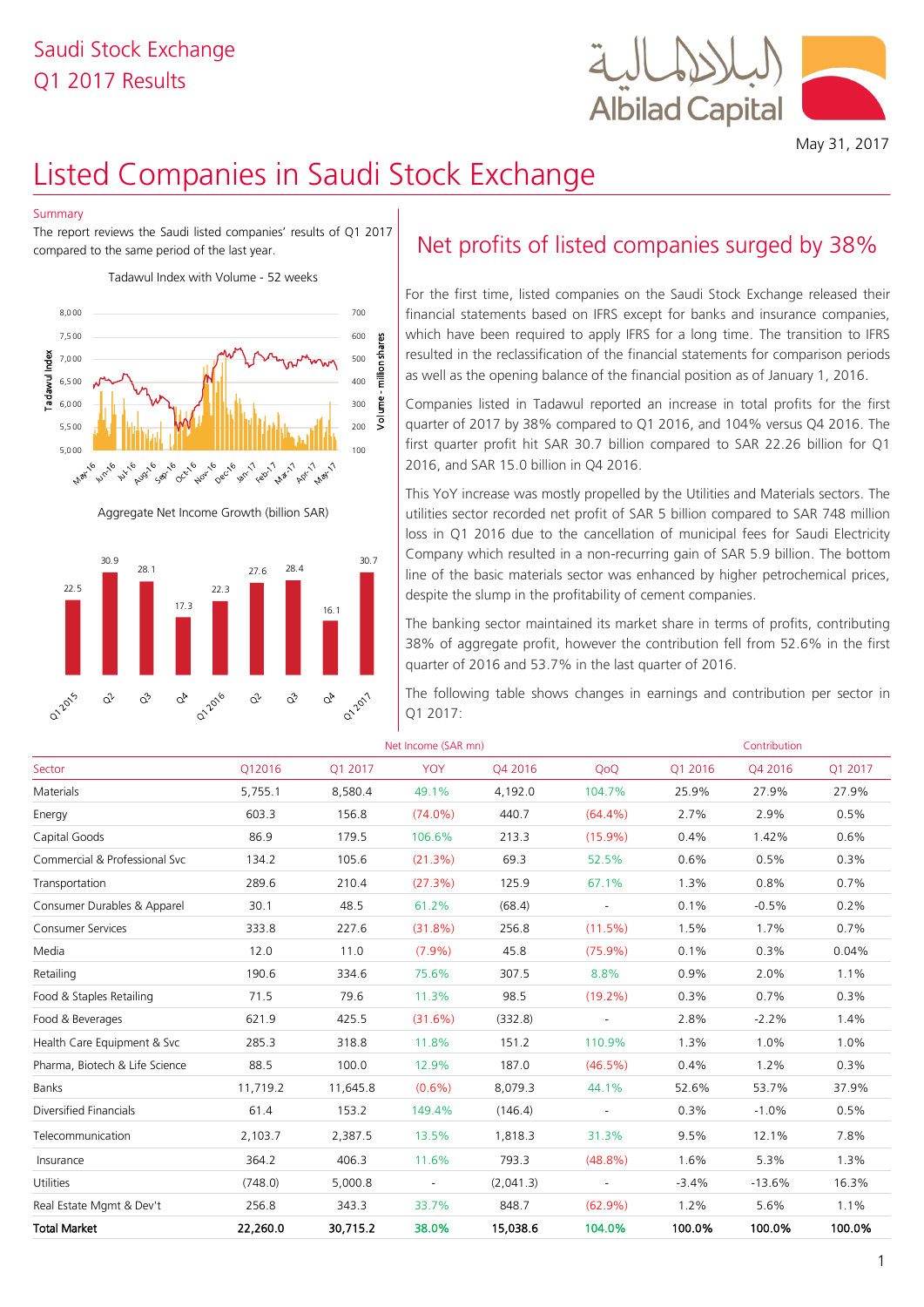$\ddot{a}$ **Albilad Capital** May 31, 2017

## Net Income For Listed Companies in Saudi Stock Exchange (SAR mn)

| <b>Materials</b>     | Q1 2016 | Q1 2017 | Growth                   | Q4 2016 | Growth                   |
|----------------------|---------|---------|--------------------------|---------|--------------------------|
| Takween              | 1.9     | (8.9)   |                          | (58.2)  | 84.7%                    |
| Mepco                | 16.8    | 3.3     | $(80.6\%)$               | (12.6)  | $\Box$                   |
| <b>BCI</b>           | 10.8    | 5.9     | $(45.4\%)$               | 14.9    | $(60.4\%)$               |
| <b>MAADEN</b>        | 194.3   | 275.6   | 41.8%                    | (483.7) | $\blacksquare$           |
| ASLAK                | 17.3    | 7.7     | $(55.5\%)$               | 11.7    | $(34.2\%)$               |
| Al Yamamah Steel(1)  | 55.7    | 48.3    | $(13.3\%)$               | 29.6    | 63.2%                    |
| SSP                  | 8.5     | 10.2    | 19.8%                    | (61.9)  | $\Box$                   |
| Chemanol             | (27.5)  | (5.6)   | 79.6%                    | (37.3)  | 85.0%                    |
| Petrochem            | 121.4   | 167.9   | 38.3%                    | (123.6) | $\overline{\phantom{a}}$ |
| SABIC                | 2,909.9 | 5,234.5 | 79.9%                    | 3,460.0 | 51.3%                    |
| SAFCO                | 279.0   | 423.4   | 51.7%                    | 264.7   | 59.9%                    |
| <b>NGC</b>           | 3.7     | (3.4)   | $\overline{\phantom{a}}$ | 6.4     | $\overline{\phantom{a}}$ |
| ZOUJAJ               | 13.7    | 15.2    | 11.3%                    | (5.7)   | $\overline{\phantom{a}}$ |
| Alujain              | 2.8     | 28.9    | 945.3%                   | 36.2    | $(20.3\%)$               |
| <b>FIPCO</b>         | 3.2     | 4.5     | 42.5%                    | 2.6     | 74.2%                    |
| APC                  | (11.0)  | (2.5)   | 77.2%                    | (.4)    | $(594.4\%)$              |
| Nama Chemicals       | (21.9)  | (3.8)   | 82.5%                    | (747.8) | 99.5%                    |
| Maadaniyah           | 11.7    | 1.5     | (87.6%)                  | (2.2)   | $\equiv$                 |
| SCC                  | 51.5    | 55.2    | 7.1%                     | 17.1    | 223.0%                   |
| Zamil Industrial     | 52.9    | 41.8    | $(21.0\%)$               | 1.0     | $\equiv$                 |
| SIIG                 | 29.0    | 310.0   | 969.0%                   | 52.0    | 495.3%                   |
| Sahara Petrochemical | 54.7    | 96.0    | 75.6%                    | 153.1   | (37.3%)                  |
| YANSAB               | 421.7   | 608.2   | 44.2%                    | 609.1   | $(0.2\%)$                |
| SPM                  | (7.1)   | (6.3)   | 10.1%                    | (34.2)  | 81.5%                    |
| Sipchem              | 49.2    | 91.7    | 86.2%                    | 31.9    | 187.3%                   |
| Advanced             | 142.9   | 124.4   | $(12.9\%)$               | 207.8   | $(40.2\%)$               |
| Saudi Kayan          | (195.0) | 265.5   | $\overline{\phantom{a}}$ | 91.6    | 189.9%                   |
| <b>HCC</b>           | 32.3    | 8.3     | $(74.4\%)$               | 21.2    | $(61.0\%)$               |
| Najran Cement        | 61.3    | 11.2    | (81.7%)                  | 15.0    | (25.3%)                  |
| City Cement          | 73.3    | 37.9    | $(48.3\%)$               | 45.1    | $(15.9\%)$               |
| Northern Cement      | 42.9    | 16.5    | $(61.6\%)$               | 16.9    | $(2.5\%)$                |
| <b>UACC</b>          | (3.7)   | 17.0    | $\overline{\phantom{a}}$ | 1.4     | $\overline{\phantom{a}}$ |
| Arabian Cement       | 225.6   | 100.7   | $(55.4\%)$               | 25.9    | 288.6%                   |
| <b>YSCC</b>          | 150.5   | 50.8    | $(66.2\%)$               | 43.3    | 17.4%                    |
| Saudi Cement         | 263.0   | 165.0   | (37.3%)                  | 187.0   | $(11.8\%)$               |
| QACCO                | 133.6   | 80.3    | (39.9%)                  | 88.8    | $(9.7\%)$                |
| Southern Cement      | 283.0   | 105.0   | $(62.9\%)$               | 152.0   | $(30.9\%)$               |
| Yanbu Cement         | 171.0   | 124.0   | (27.5%)                  | 105.0   | 18.1%                    |
| EPCCO                | 86.0    | 50.0    | $(41.9\%)$               | 52.0    | (3.8%)                   |
| Tabuk Cement         | 21.3    | 8.7     | $(59.2\%)$               | 6.8     | 27.9%                    |
| Jouf Cement          | 24.7    | 16.3    | $(34.1\%)$               | 9.7     | 67.9%                    |
| Total                | 5,755   | 8,580   | 49.1%                    | 4,192.0 | 104.7%                   |

(1) Results represent Q2 (FY ending 30 September)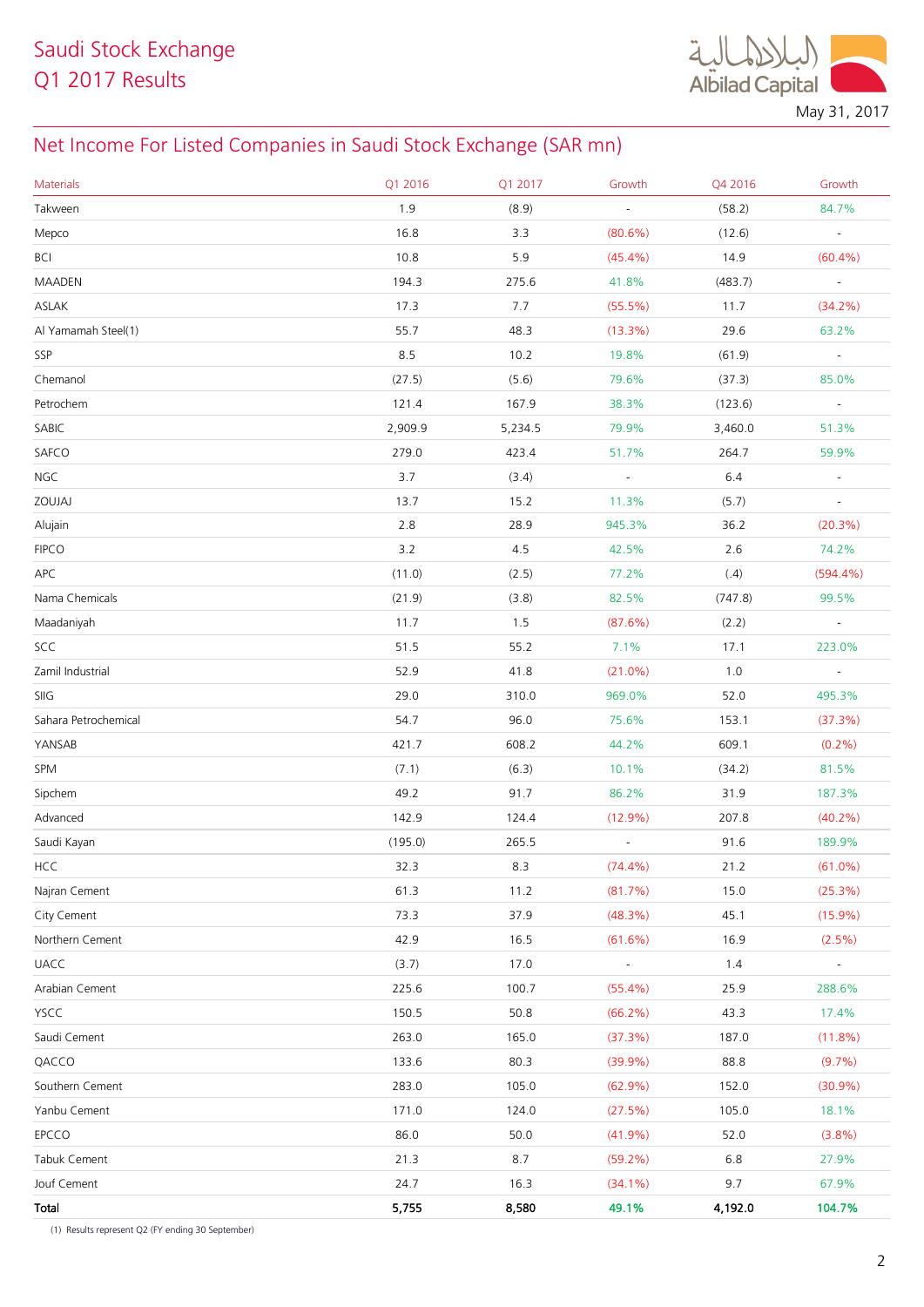

May 31, 2017

## Net Income For Listed Companies in Saudi Stock Exchange (SAR mn)

| Energy                                      | Q1 2016  | Q1 2017  | Growth                   | Q4 2016 | Growth                   |
|---------------------------------------------|----------|----------|--------------------------|---------|--------------------------|
| SARCO                                       | (0.72)   | 3.0      | $\overline{\phantom{a}}$ | (2.1)   | $\blacksquare$           |
| Petro Rabigh                                | (36.6)   | (239.7)  | (554.2%)                 | 124.0   | $\overline{\phantom{a}}$ |
| Bahri                                       | 612.9    | 378.9    | (38.2%)                  | 304.0   | 24.6%                    |
| Aldrees                                     | 27.8     | 14.6     | (47.5%)                  | 14.8    | $(1.5\%)$                |
| Total                                       | 603      | 157      | (74.0%)                  | 440.7   | (64.4%)                  |
| <b>Capital Goods</b>                        | Q1 2016  | Q1 2017  | Growth                   | Q4 2016 | Growth                   |
| Astra Indust                                | 12.8     | 19.7     | 54.2%                    | 2.89    | 582.1%                   |
| Bawan                                       | 28.5     | 21.6     | (24.3%)                  | 11.07   | 95.1%                    |
| EIC                                         | 9.4      | 10.7     | 12.8%                    | 19.25   | (44.7%)                  |
| ALKHODARI                                   | 2.2      | (17.8)   | $\omega_{\rm{eff}}$      | 12.15   | $\sim$                   |
| Saudi Ceramics                              | 47.7     | 12.2     | (74.5%)                  | (6.54)  | $\overline{\phantom{a}}$ |
| TASNEE                                      | (103.5)  | 103.3    | $\omega$                 | 123.39  | $(16.2\%)$               |
| SCC <sup>(1)</sup> (Suspended from trading) | $\omega$ | $\equiv$ |                          | $\Box$  | $\blacksquare$           |
| ADC                                         | (1.6)    | 1.8      | $\overline{\phantom{a}}$ | (12.21) | $\overline{\phantom{a}}$ |
| Amiantit                                    | 0.5      | (45.8)   | $\blacksquare$           | (0.19)  | $\blacksquare$           |
| SISCO                                       | 24.2     | 22.1     | $(8.6\%)$                | 21.20   | 4.4%                     |
| AL-Babtain                                  | 39.7     | 39.1     | $(1.5\%)$                | 35.90   | 8.9%                     |
| <b>SVCP</b>                                 | 33.6     | 11.9     | $(64.6\%)$               | 4.50    | 164.4%                   |
| MESC                                        | (5.1)    | 3.9      | $\sim$                   | 4.39    | $(12.1\%)$               |
| SIECO                                       | (1.6)    | (3.3)    | $(106.3\%)$              | (2.50)  | $(32.0\%)$               |
| Total                                       | 86.9     | 179.5    | 106.6%                   | 213.29  | (15.9%)                  |
| Commercial & Professional Svc               | Q1 2016  | Q1 2017  | Growth                   | Q4 2016 | Growth                   |
| SPPC                                        | 3.8      | (15.8)   | $\blacksquare$           | (27.4)  | 42.3%                    |
| Catering                                    | 130.4    | 121.4    | $(6.9\%)$                | 96.66   | 25.6%                    |
| Total                                       | 134.2    | 105.6    | (21.3%)                  | 69.3    | 52.5%                    |
| Transportation                              | Q1 2016  | Q1 2017  | Growth                   | Q4 2016 | Growth                   |
| SGS                                         | 192.1    | 155.1    | $(19.3\%)$               | 104.41  | 48.6%                    |
| SAPTCO                                      | 33.3     | 3.5      | $(89.4\%)$               | 5.87    | $(40.1\%)$               |
| Batic                                       | 15.3     | 9.3      | $(39.4\%)$               | (16.56) | $\overline{\phantom{a}}$ |
| Budget Saudi                                | 48.8     | 42.5     | $(13.0\%)$               | 32.20   | 31.9%                    |
| Total                                       | 289.6    | 210.4    | (27.3%)                  | 125.91  | 67.1%                    |
| Consumer Durables & Apparel                 | Q1 2016  | Q1 2017  | Growth                   | Q4 2016 | Growth                   |
| AlSorayai Group                             | 3.1      | 1.4      | $(53.5\%)$               | (64.1)  | ÷                        |
| Saudi Industrial                            | (8.6)    | 0.81     | $\overline{\phantom{a}}$ | (0.1)   | $\frac{1}{2}$            |
| AlAbdullatif                                | 14.8     | 12.4     | (16.3%)                  | 3.3     | 273.4%                   |
| L'Azurde                                    | 51.0     | 22.0     | $(56.9\%)$               | (0.8)   | $\overline{\phantom{a}}$ |
| Fitaihi Group                               | (30.2)   | 11.9     | $\frac{1}{2}$            | (6.8)   | $\blacksquare$           |
| Total                                       | 30.1     | 48.5     | 61.2%                    | (68.4)  | $\blacksquare$           |

(1) Did not announce its Q1 2016 results.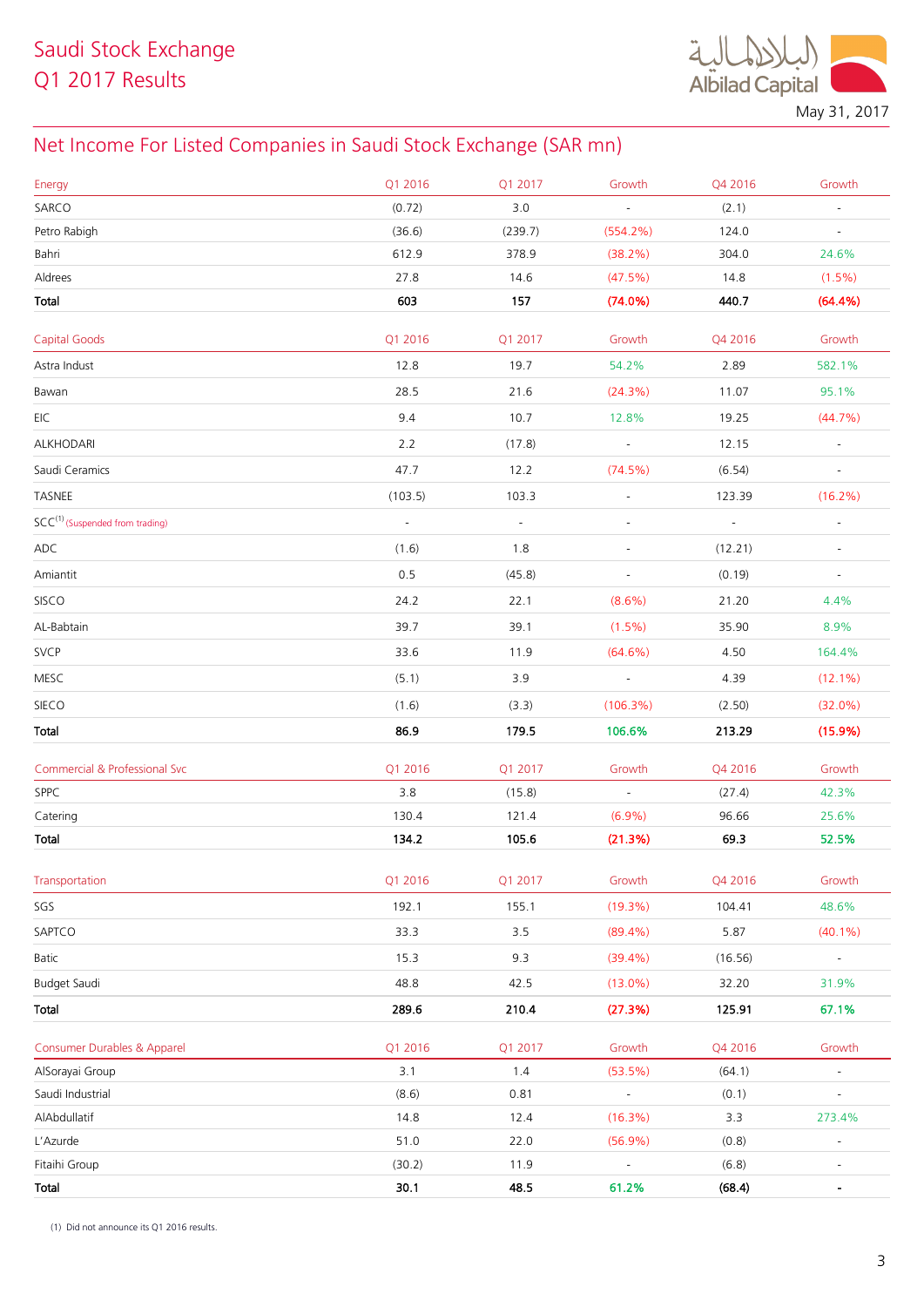

## Net Income For Listed Companies in Saudi Stock Exchange (SAR mn)

| <b>Consumer Services</b>         | Q1 2016 | Q1 2017 | Growth                   | Q4 2016 | Growth                       |
|----------------------------------|---------|---------|--------------------------|---------|------------------------------|
| AL TAYYAR                        | 191.0   | 137.0   | (28.3%)                  | 142.0   | (3.7%)                       |
| Al Hokair Group                  | 49.2    | 8.0     | (83.7%)                  | 18.1    | $(55.8\%)$                   |
| Dur                              | 31.7    | 24.7    | $(22.2\%)$               | 23.6    | 4.4%                         |
| Shams                            | 0.64    | (1.01)  | $\overline{\phantom{a}}$ | (1.6)   | 36.6%                        |
| Al Khaleej Training              | 8.0     | 6.3     | $(21.1\%)$               | 19.4    | (67.7%)                      |
| Herfy Foods                      | 53.4    | 52.7    | $(1.2\%)$                | 55.4    | $(4.8\%)$                    |
| Total                            | 333.8   | 227.6   | (31.8%)                  | 256.8   | (11.5%)                      |
|                                  |         |         |                          |         |                              |
| Media                            | Q1 2016 | Q1 2017 | Growth                   | Q4 2016 | Growth                       |
| $Tihama^{(1)}$                   | (9.7)   | (7.0)   | 28.3%                    | (7.6)   | 8.2%                         |
| SRMG                             | 21.7    | 18.0    | $(17.1\%)$               | 53.4    | (66.3%)                      |
| Total                            | 12.0    | 11.0    | (7.9%)                   | 45.8    | (75.9%)                      |
|                                  |         |         |                          |         |                              |
| Retailing                        | Q1 2016 | Q1 2017 | Growth                   | Q4 2016 | Growth                       |
| SHAKER                           | 28.0    | (14.9)  |                          | (29.6)  | 49.6%                        |
| Extra                            | (45.9)  | 13.0    | $\blacksquare$           | 26.2    | $(50.4\%)$                   |
| SACO                             | 28.7    | 30.8    | 7.1%                     | 42.1    | $(27.0\%)$                   |
| SASCO                            | 1.6     | 5.0     | 206.1%                   | 13.3    | $(62.5\%)$                   |
| Jarir                            | 175.0   | 221.4   | 26.6%                    | 214.9   | 3.0%                         |
| AlHokair <sup>(1)</sup>          | 3.2     | 79.4    | $\blacksquare$           | 40.5    | 96.0%                        |
| Total                            | 190.6   | 334.6   | 75.6%                    | 307.5   | 8.8%                         |
| Food & Staples Retailing         | Q1 2016 | Q1 2017 | Growth                   | Q4 2016 | Growth                       |
| A.Othaim Market                  | 46.6    | 60.2    | 29.0%                    | 95.5    | $(37.0\%)$                   |
| Farm Superstore                  | 25.5    | 22.5    | (11.5%)                  | 15.1    | 49.6%                        |
| Anaam Holding                    | (2.8)   | (4.6)   | (61.5%)                  | (5.7)   | 20.0%                        |
| Thimar                           | 2.3     | 1.5     | (35.3%)                  | (6.4)   | $\overline{\phantom{a}}$     |
| Total                            | 71.5    | 79.6    | 11.3%                    | 98.5    | (19.2%)                      |
|                                  |         |         |                          |         |                              |
| Food & Beverages                 | Q1 2016 | Q1 2017 | Growth                   | Q4 2016 | Growth                       |
| Savola Group                     | 119.4   | 4.8     | $(96.0\%)$               | (913.5) | $\blacksquare$               |
| Wafrah<br>SADAFCO <sup>(1)</sup> | 0.14    | (5.0)   | $\overline{\phantom{a}}$ | (5.8)   | 15.1%                        |
|                                  | 80.0    | 73.4    | $(8.2\%)$                | 68.7    | 6.7%                         |
| Almarai                          | 288.7   | 328.3   | 13.7%                    | 544.3   | (39.7%)                      |
| HB                               | 13.7    | 20.4    | 49.5%                    | (15.0)  | $\blacksquare$               |
| Nadec                            | 25.6    | 4.3     | $(83.1\%)$               | 0.7     | 509.9%                       |
| QACO                             | 95.3    | 0.2     | $(99.8\%)$               | 0.3     | $(19.4\%)$                   |
| <b>TADCO</b>                     | (6.8)   | (3.7)   | 44.8%                    | (25.7)  | 85.4%                        |
| <b>SFICO</b>                     | .010    | .009    | (9.8%)                   | 12.8    | $(99.9\%)$                   |
| Sharqiya Dev Co.                 | (4.1)   | (3.6)   | 11.8%                    | (5.7)   | 36.8%                        |
| Al Jouf                          | 8.8     | 8.1     | (7.9%)                   | 5.1     | 58.6%                        |
| Jazadco                          | 1.2     | (1.7)   | $\overline{\phantom{a}}$ | $1.0$   | $\blacksquare$               |
| Total                            | 621.9   | 425.5   | (31.6%)                  | (332.8) | $\qquad \qquad \blacksquare$ |

)1( Results represent Q4 (FY ending 31 March)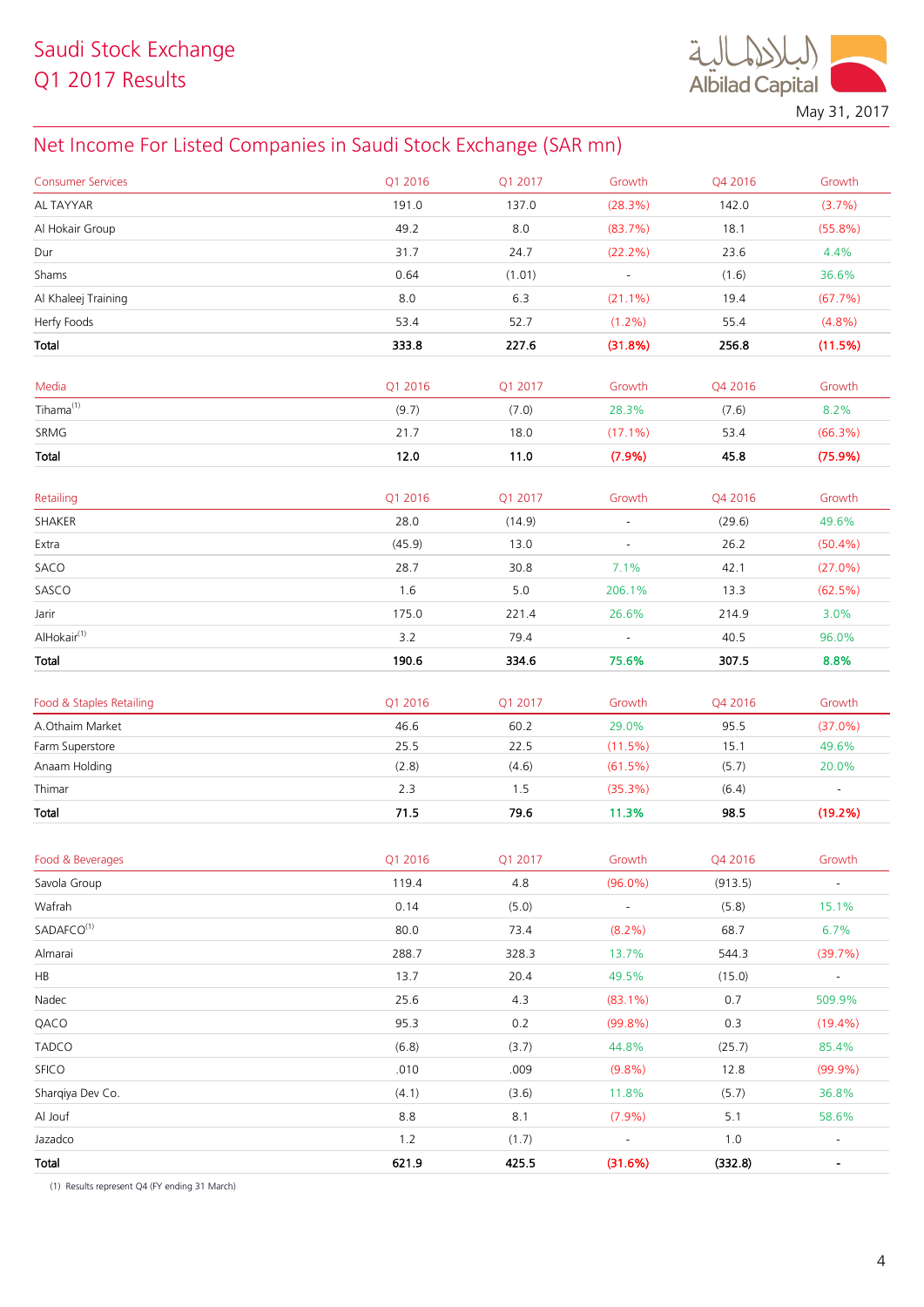

May 31, 2017

## Net Income For Listed Companies in Saudi Stock Exchange (SAR mn)

| Health Care Equipment & Svc    | Q1 2016  | Q1 2017  | Growth     | Q4 2016 | Growth                   |
|--------------------------------|----------|----------|------------|---------|--------------------------|
| Mouwasat                       | 68.5     | 85.1     | 24.3%      | 75.6    | 12.6%                    |
| Dallah Health                  | 58.1     | 85.1     | 46.5%      | 52.0    | 63.6%                    |
| Care                           | 33.4     | 15.5     | $(53.5\%)$ | (71.4)  | $\blacksquare$           |
| Al Hammadi                     | 21.1     | 28.0     | 32.3%      | 10.7    | 160.7%                   |
| Saudi German Hospital          | 104.2    | 105.1    | 0.9%       | 84.7    | 24.1%                    |
| Total                          | 285.3    | 318.8    | 11.8%      | 151.2   | 110.9%                   |
| Pharma, Biotech & Life Science | Q1 2016  | Q1 2017  | Growth     | Q4 2016 | Growth                   |
| Pharmaceutical                 | 88.5     | 100.0    | 12.9%      | 187.0   | $(46.5\%)$               |
| Total                          | 88.5     | 100.0    | 12.9%      | 187.0   | (46.5%)                  |
| <b>Banks</b>                   | Q1 2016  | Q1 2017  | Growth     | Q4 2016 | Growth                   |
| RIBL                           | 1,173.7  | 1,047.4  | $(10.8\%)$ | 292.9   | 257.6%                   |
| <b>BJAZ</b>                    | 381.0    | 216.0    | $(43.3\%)$ | 152.5   | 41.7%                    |
| Saudi Investment               | 210.0    | 344.9    | 64.3%      | 302.2   | 14.1%                    |
| Alawwal                        | 511.5    | 324.0    | (36.7%)    | (249.3) | $\overline{\phantom{a}}$ |
| <b>BSFR</b>                    | 1,078.0  | 1,104.0  | 2.4%       | 373.8   | 195.4%                   |
| SABB                           | 1,141.7  | 1,036.0  | $(9.3\%)$  | 606.9   | 70.7%                    |
| Arab National                  | 749.2    | 768.0    | 2.5%       | 565.1   | 35.9%                    |
| SAMBA                          | 1,260.2  | 1,231.4  | $(2.3\%)$  | 1,089.8 | 13.0%                    |
| Al Rajhi                       | 2,017.3  | 2,220.9  | 10.1%      | 2,047.3 | 8.5%                     |
| Albilad                        | 174.5    | 229.4    | 31.4%      | 221.5   | 3.6%                     |
| Alinma                         | 391.3    | 421.3    | 7.7%       | 389.9   | 8.0%                     |
| NCB                            | 2,630.8  | 2,702.6  | 2.7%       | 2,286.9 | 18.2%                    |
| Total                          | 11,719.2 | 11,645.8 | (0.6%)     | 8,079.3 | 44.1%                    |

| <b>Diversified Financials</b>                    | Q1 2016 | Q1 2017 | Growth                   | Q4 2016 | Growth                   |
|--------------------------------------------------|---------|---------|--------------------------|---------|--------------------------|
| SAIC                                             | (2.5)   | 3.4     | $\overline{\phantom{a}}$ | 2.2     | 58.0%                    |
| Aseer                                            | (50.6)  | 20.7    | $\blacksquare$           | (96.3)  | $\blacksquare$           |
| AlBaha                                           | 0.01    | 0.006   | $(34.4\%)$               | 0.01    | $(19.0\%)$               |
| Kingdom                                          | 114.5   | 129.1   | 12.7%                    | (52.2)  | $\overline{\phantom{a}}$ |
| Total                                            | 61.4    | 153.2   | 149.4%                   | (146.4) | $\blacksquare$           |
|                                                  |         |         |                          |         |                          |
| Telecommunication                                | Q1 2016 | Q1 2017 | Growth                   | Q4 2016 | Growth                   |
| <b>STC</b>                                       | 2,396.6 | 2,527.2 | 5.4%                     | 2,084.0 | 21.3%                    |
| <b>Etihad Etisalat</b>                           | 19.7    | (163.1) | $\sim$                   | (70.7)  | (130.7%)                 |
| ZAIN KSA                                         | (250.0) | 45.5    | $\overline{\phantom{a}}$ | (134.8) | $\overline{\phantom{a}}$ |
| Atheeb Telecom <sup>(1)</sup>                    | (62.6)  | (22.0)  | 64.8%                    | (60.3)  | 63.5%                    |
| Total                                            | 2,103.7 | 2,387.5 | 13.5%                    | 1,818.3 | 31.3%                    |
| $\sim$ $\sim$ $\sim$ $\sim$ $\sim$ $\sim$ $\sim$ |         |         |                          |         |                          |

(1) Results represent Q4 (FY ending 30 March)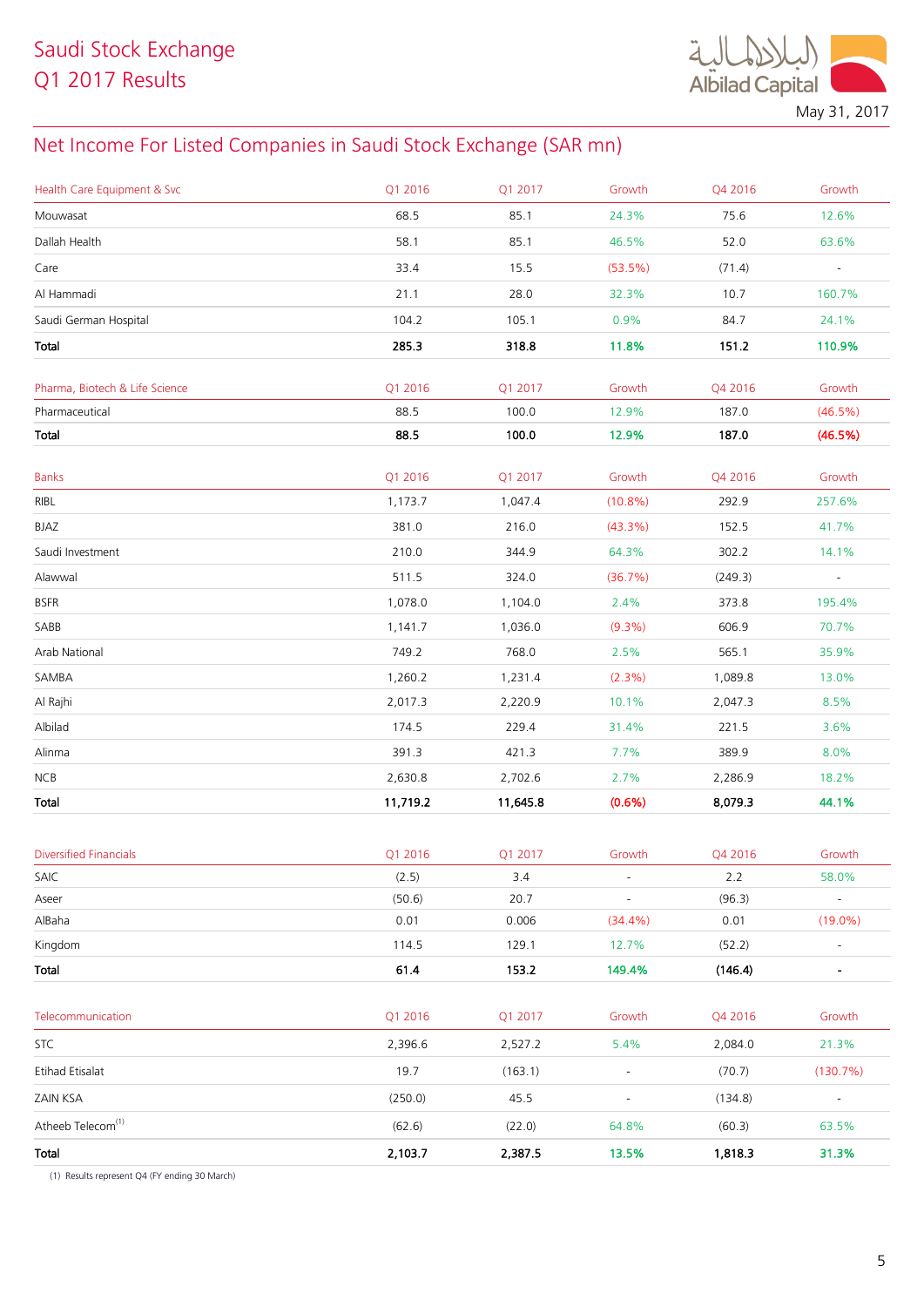**Albilad Capital** May 31, 2017

## Net Income For Listed Companies in Saudi Stock Exchange (SAR mn)

| Insurance                                              | Q1 2016  | Q1 2017             | Growth                   | Q4 2016  | Growth                   |
|--------------------------------------------------------|----------|---------------------|--------------------------|----------|--------------------------|
| Tawuniya                                               | 61.5     | 160.3               | 160.5%                   | 212.3    | $(24.5\%)$               |
| MetLife AIG Alarabi                                    | (3.7)    | (6.9)               | (86.7%)                  | (6.3)    | $(9.8\%)$                |
| Jazira Takaful                                         | 5.7      | 7.3                 | 27.3%                    | 7.5      | $(3.4\%)$                |
| Malath Insurance                                       | 2.9      | 8.9                 | 209.8%                   | (24.7)   | $\blacksquare$           |
| MEDGULF                                                | 13.8     | (93.0)              | $\blacksquare$           | 12.0     | $\overline{\phantom{a}}$ |
| Allianz SF                                             | 6.8      | 8.8                 | 30.5%                    | 5.1      | 74.0%                    |
| Salama                                                 | 2.5      | 14.2                | 467.2%                   | 16.1     | $(11.8\%)$               |
| Walaa Insurance                                        | 20.4     | 32.2                | 57.9%                    | 26.3     | 22.4%                    |
| Arabian Shield                                         | 7.4      | 20.7                | 178.3%                   | 44.7     | $(53.8\%)$               |
| SABB Takaful                                           | 3.8      | 2.1                 | $(43.8\%)$               | 2.5      | (15.7%)                  |
| SAICO                                                  | 1.7      | 9.4                 | 462.9%                   | 17.5     | $(46.4\%)$               |
| Wafa Insurance                                         | 36.5     | 3.7                 | $(90.0\%)$               | 10.0     | (63.7%)                  |
| Gulf Union                                             | 1.42     | 6.6                 | 362.4%                   | 17.4     | $(62.1\%)$               |
| ATC                                                    | 7.7      | 9.4                 | 22.3%                    | 9.3      | 0.9%                     |
| Al Ahlia                                               | (8.3)    | 0.7                 | $\sim$                   | (0.01)   | $\blacksquare$           |
| ACIG                                                   | 3.8      | 4.9                 | 29.6%                    | (4.5)    | $\overline{\phantom{a}}$ |
| AICC                                                   | 3.2      | 5.2                 | 60.2%                    | 4.8      | 7.2%                     |
| Trade Union                                            | 1.4      | 8.1                 | 476.4%                   | 10.3     | (21.3%)                  |
| Sagr Insurance                                         | 72.6     | 5.1                 | $(93.0\%)$               | 9.3      | $(45.0\%)$               |
| <b>UCA</b>                                             | 19.2     | 34.2                | 77.8%                    | 11.3     | 203.4%                   |
| Saudi Re                                               | (17.7)   | 7.5                 | $\omega$                 | 42.4     | (82.3%)                  |
| Bupa Arabia                                            | 72.6     | 36.7                | $(49.5\%)$               | 193.5    | $(81.0\%)$               |
| Weqaya Takaful <sup>(1)</sup> (Suspended from trading) | $\omega$ | $\bar{\phantom{a}}$ | $\omega$                 | $\omega$ | $\omega$                 |
| Al Rajihi Takaful                                      | 8.8      | 34.1                | 289.4%                   | 36.3     | $(5.9\%)$                |
| Chubb Arabia                                           | 2.2      | 9.1                 | 311.7%                   | 13.9     | $(34.0\%)$               |
| AXA-Cooperative                                        | 13.2     | 16.3                | 22.9%                    | 8.7      | 86.7%                    |
| Gulf General                                           | (3.9)    | (0.3)               | 91.8%                    | 10.2     |                          |
| Buruj                                                  | 12.0     | 28.0                | 133.9%                   | 47.8     | (41.5%)                  |
| Al Alamiya                                             | 15.7     | 16.5                | 5.1%                     | 4.9      | 235.0%                   |
| Solidarity                                             | 3.5      | 10.6                | 206.6%                   | 16.5     | (35.6%)                  |
| Wataniya                                               | 6.3      | 15.7                | 148.6%                   | 20.1     | $(22.0\%)$               |
| Amana Insurance                                        | $8.2\,$  | (4.6)               |                          | 11.7     | $\blacksquare$           |
| Enaya                                                  | (9.6)    | (6.6)               | 31.5%                    | 4.5      | $\overline{\phantom{a}}$ |
| Alinma Tokio M                                         | (7.4)    | $1.5$               | $\overline{\phantom{a}}$ | 1.9      | $(24.6\%)$               |
| Total                                                  | 364.2    | 406.3               | 11.6%                    | 793.3    | (48.8%)                  |

(1) Did not announce its Q1 2017 results.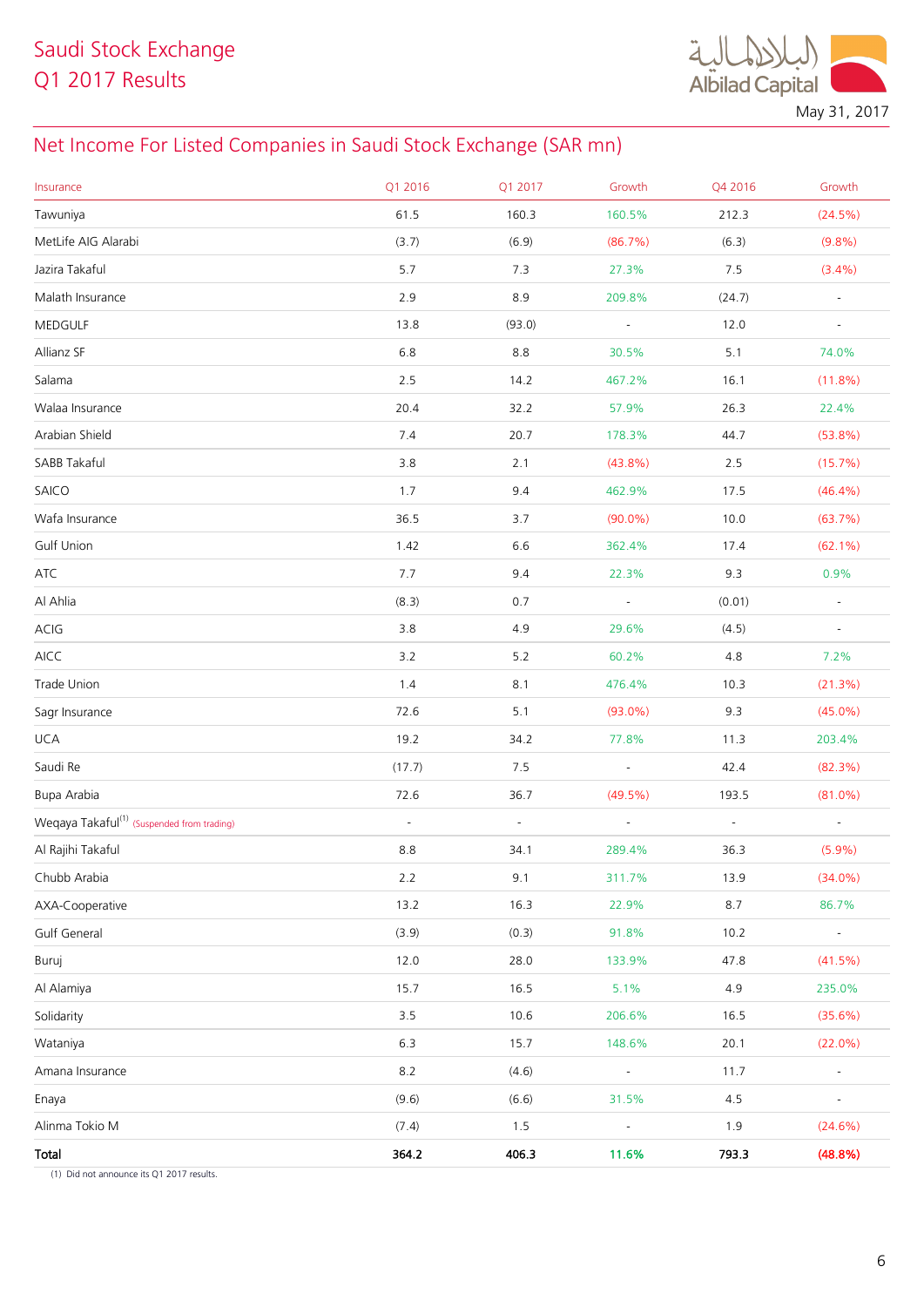

May 31, 2017

## Net Income For Listed Companies in Saudi Stock Exchange (SAR mn)

| <b>Utilities</b>          | Q1 2016 | Q1 2017 | Growth                   | Q4 2016   | Growth                   |
|---------------------------|---------|---------|--------------------------|-----------|--------------------------|
| GASCO                     | 50.3    | 65.0    | 29.3%                    | 42.7      | 52.2%                    |
| Saudi Electric.           | (798.3) | 4,935.8 | $\overline{\phantom{a}}$ | (2,084.0) | $\overline{\phantom{a}}$ |
| Total                     | (748.0) | 5,000.8 | $\overline{\phantom{a}}$ | (2,041.3) | $\overline{\phantom{a}}$ |
| Real Estate Mgmt & Dev't  | Q1 2016 | Q1 2017 | Growth                   | Q4 2016   | Growth                   |
| Real Estate               | 25.6    | 54.0    | 111.3%                   | 24.3      | 122.3%                   |
| Taiba                     | 54.1    | 56.1    | 3.7%                     | 61.2      | $(8.4\%)$                |
| MCDC <sup>(1)</sup>       | 74.0    | 83.0    | 12.2%                    | 114.0     | (52.3%)                  |
| Arriyadh Development      | 54.2    | 43.4    | $(19.8\%)$               | 37.7      | 15.2%                    |
| Emaar EC                  | (14.0)  | (19.0)  | (35.7%)                  | 429.0     | $\overline{\phantom{a}}$ |
| Red Sea                   | 31.8    | 8.7     | (72.6%)                  | 11.4      | (23.7%)                  |
| Jabal Omar <sup>(2)</sup> | (44.0)  | 62.4    | $\overline{\phantom{a}}$ | 79.3      | (21.3%)                  |
| Dar Al-Arkan              | 57.9    | 12.1    | $(79.0\%)$               | 37.3      | (67.5%)                  |
| KEC                       | (7.5)   | (6.9)   | 7.8%                     | 29.8      | $\overline{\phantom{a}}$ |
| Alandalus Property        | 24.8    | 49.5    | 99.4%                    | 24.6      | 100.9%                   |
| Total                     | 256.8   | 343.3   | 33.7%                    | 848.7     | (62.9%)                  |

)1( Results represent Q4 ending 30 Rabia-2 1438H compared to the same period of last Hijri year.

)2( Results represent Q2 ending 29 Jumada-2 1438H compared to the same period last Hijri year.

| Total Market | 22,260.0 | 30,715.2 | 38.0% | 15.038.6 | 04.0% |
|--------------|----------|----------|-------|----------|-------|